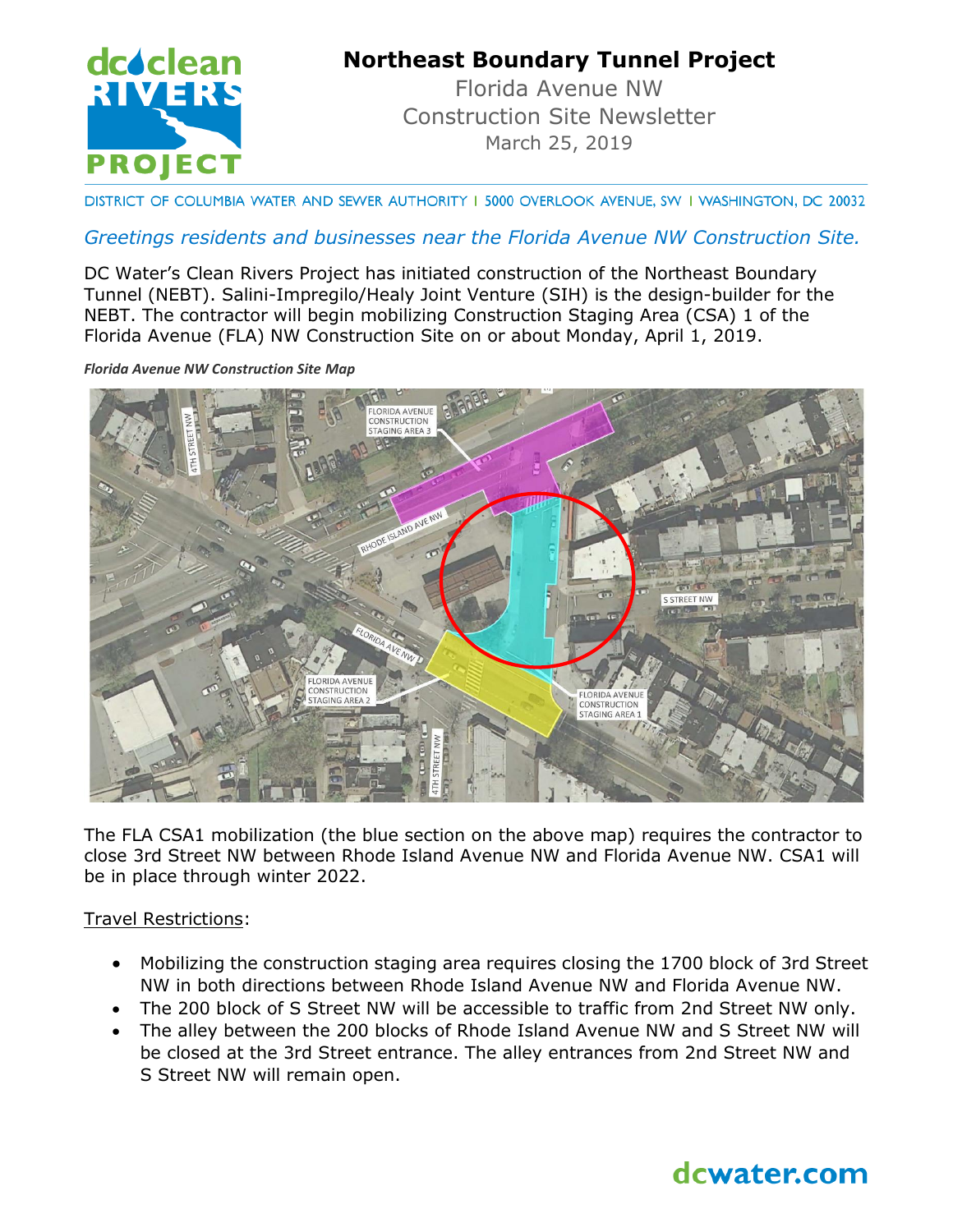### Parking Restrictions:

 Parking on the northbound side of the 1700 block of 3rd Street NW will be restricted.

### Pedestrian Safety:

- Pedestrians will be detoured to the east side of the 1700 block of 3rd Street NW.
- The crosswalks across 3rd Street NW along Florida Avenue NW and Rhode Island Avenue NW will remain open.

### **Mobilization of CSA1 on 3rd Street NW**

Mobilization on 3rd Street NW includes setting up a fenced area around the perimeter of CSA1. Mobilization also includes preparing the site for construction, delivering equipment and materials to the site, installing erosion and sediment protections, installing geotechnical instrumentation used for monitoring operations, and setting up for secant pile installation operations required for the support of excavation for the drop shaft.

To relieve chronic sewer flooding, DC Water will construct a diversion facility which will include a diversion chamber, a 20-foot diameter drop shaft, and other structures to

convey flow from the existing sewer to the tunnel. The Florida Avenue Diversion Facility is designed to convey a peak flow rate of 322.8 million gallons per day to the tunnel system.

When construction begins on 3rd Street NW, trucks delivering equipment to the site and removing excavation material will follow the established haul route for the Florida Avenue Construction Site. The route is designed to cause as little impact as possible during the day. Hauling activities will occur between the hours of 9:30 AM and 3:30 PM to lessen the impact on the commuting public. The haul route for the Florida Avenue NW Construction Site is graphically presented here.

### **Scope of Work**

Once mobilization is complete, SIH will begin construction work. To continue to provide two-way traffic along Florida Avenue NW when the contractor occupies FLA CSA2 (the yellow section on the Construction Site Map above), portions of the curb and sidewalk will need to be temporarily removed along the southbound part of Florida Avenue NW



#### *Florida Avenue NW Construction Site Haul Route*

# dcwater.com